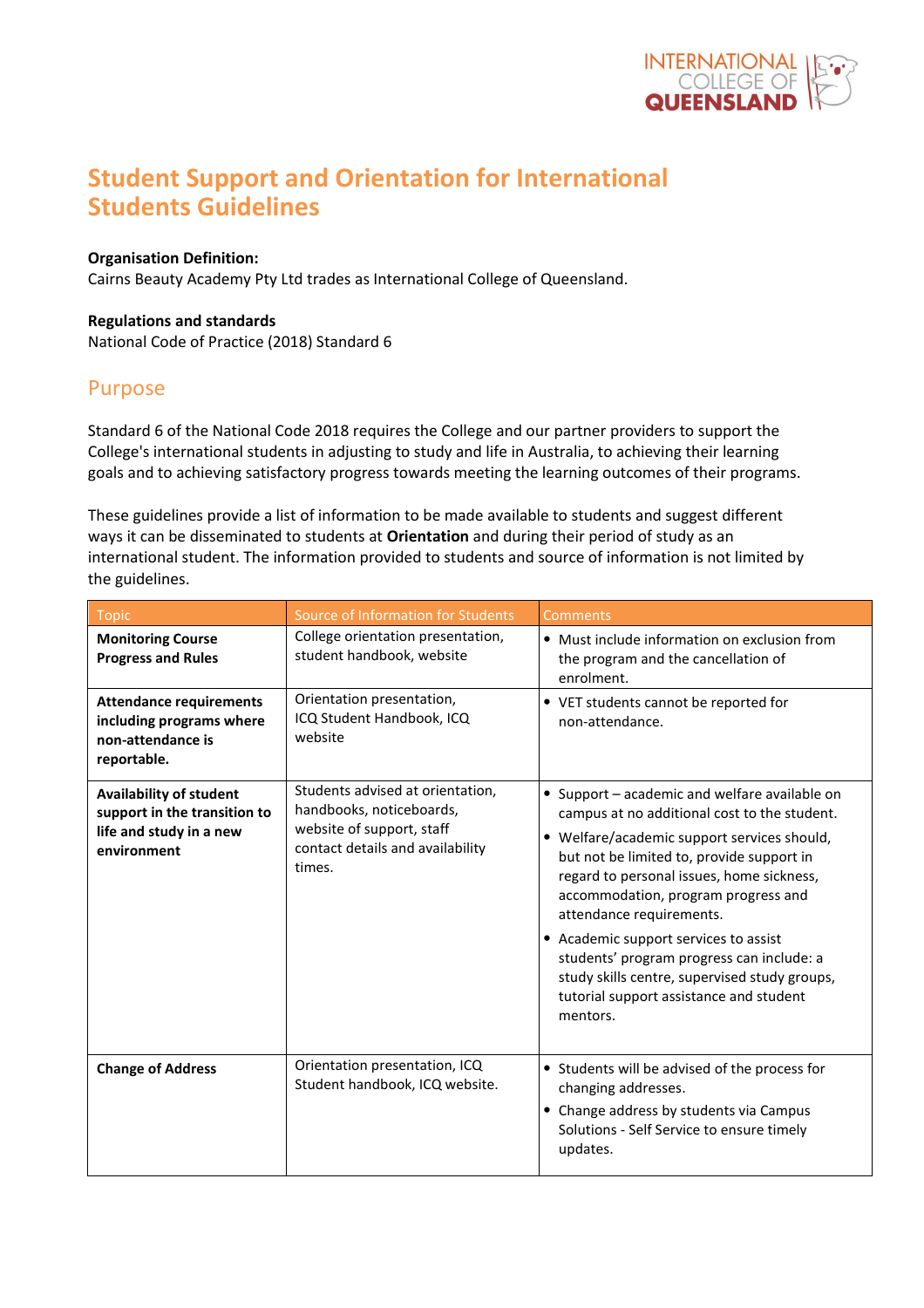

| Topic                                                                      | Source of Information for Students                                                                                                                                                                                                                                                                                                                  | Comments                                                                                                                                                                                                                                                                                                                                      |  |  |
|----------------------------------------------------------------------------|-----------------------------------------------------------------------------------------------------------------------------------------------------------------------------------------------------------------------------------------------------------------------------------------------------------------------------------------------------|-----------------------------------------------------------------------------------------------------------------------------------------------------------------------------------------------------------------------------------------------------------------------------------------------------------------------------------------------|--|--|
| Deferring, Suspending or<br><b>Cancellation of Enrolment</b><br>by Student | Orientation presentation, ICQ Student<br>Handbook, ICQ website                                                                                                                                                                                                                                                                                      | • Students will be advised to refer to the ICQ<br>Defer, Suspend or Cancel Enrolment Policy &<br>Procedure for details on when they can defer<br>or suspend their enrolment.                                                                                                                                                                  |  |  |
| Deferring, Suspending or<br><b>Cancellation of Enrolment</b><br>by College | Orientation presentation, ICQ Student<br>Handbook, ICQ website                                                                                                                                                                                                                                                                                      | Students will be advised that the College can<br>cancel or suspend enrolment for<br>misbehaviour which includes non-payment of<br>fees and cancel enrolment due to not meeting<br>course progress rules (students have an<br>opportunity to appeal via College appeal<br>processes).                                                          |  |  |
| <b>Email communication via</b><br>personal student email<br>account        | Orientation presentation, ICQ Student<br>Handbook, ICQ website                                                                                                                                                                                                                                                                                      | Information will advise students that all<br>official communication from the College<br>including communication regarding a<br>student's course progress will be sent to the<br>student's personal email account.<br>• Communication by email may also be<br>required to be sent by hardcopy via<br>Australia Post.                           |  |  |
| <b>Emergency &amp; Health</b><br><b>Services</b>                           | Orientation presentation, ICQ Student<br>Handbook, ICQ website                                                                                                                                                                                                                                                                                      | • Information is to be location specific.                                                                                                                                                                                                                                                                                                     |  |  |
| <b>ESOS Framework</b>                                                      | Website                                                                                                                                                                                                                                                                                                                                             | • Link to https://<br>internationaleducation.gov.au/<br>Regulatory-Information/Pages/<br>Regulatoryinformation.aspx                                                                                                                                                                                                                           |  |  |
| <b>Facilities and resources</b>                                            | Orientation presentation, ICQ<br>Student Handbook, ICQ website                                                                                                                                                                                                                                                                                      | • Information includes hours that the<br>teaching location is open and access to<br>laptops, classrooms, practical rooms,<br>lunch room etc.                                                                                                                                                                                                  |  |  |
| ICQ Student Handbook,                                                      | Containing information to assist<br>students to settle in Australia which<br>can be referred to during the<br>student's time enrolled as a College<br>student. Contains generic information<br>that would relate to all students no<br>matter what College program they are<br>studying. Can be available in either<br>hard copy or electronically. | Safety tips and Emergency Contact details<br>provided at Orientation<br>ICQ Student Handbook - sections include:<br><b>Student Services and Support</b><br>Public Transport in Qld<br>Weather in Qld<br>Working in Australia<br>Australian Schooling System<br>Costof Living<br>in Qld<br>Your Safety<br>Contact Details and Support Services |  |  |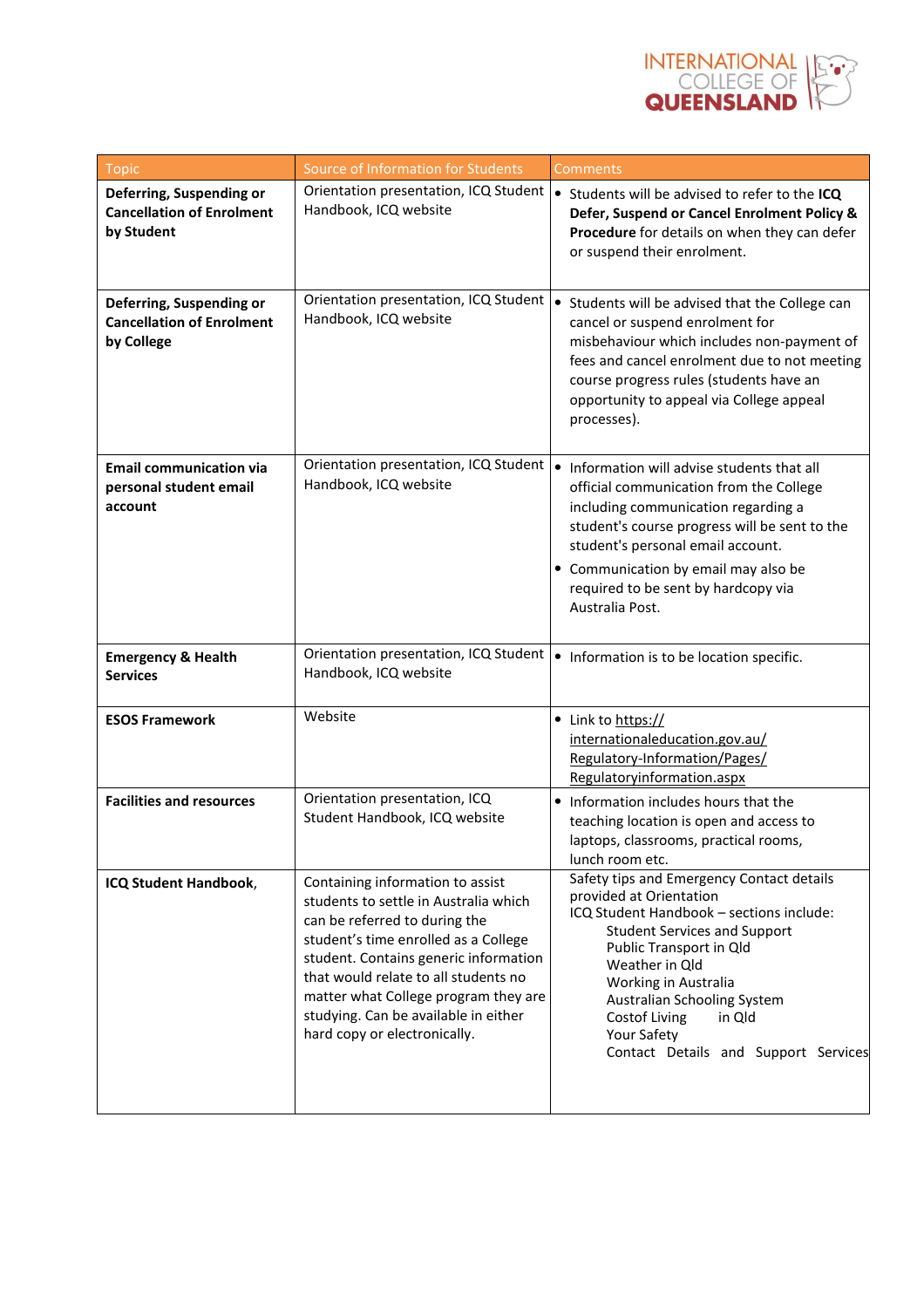

| <b>Topic</b>                                                                         | Source of Information for Students                                                                                      | <b>Comments</b>                                                                                                                                                                                                                                                                                                                                               |  |
|--------------------------------------------------------------------------------------|-------------------------------------------------------------------------------------------------------------------------|---------------------------------------------------------------------------------------------------------------------------------------------------------------------------------------------------------------------------------------------------------------------------------------------------------------------------------------------------------------|--|
| Late arrivals                                                                        | Orientation                                                                                                             | • All students not present at orientation<br>sessions will receive the same<br>information as provided to students<br>present at initial orientation sessions.<br>• Record of students present at orientation<br>and late arrivals will be kept to ensure all<br>students receive the information.<br>• Can be available electronically for late<br>arrivals. |  |
| <b>Legal Services</b>                                                                | Orientation presentation, ICQ Student<br>Handbook, ICQ website                                                          | • Information to be location specific                                                                                                                                                                                                                                                                                                                         |  |
| <b>Library rules</b>                                                                 | Orientation presentation, ICQ Student<br>Handbook, ICQ website                                                          | • Students will be advised of the rules for<br>borrowing books, including textbooks.                                                                                                                                                                                                                                                                          |  |
| Monitoring program/<br>course progress                                               | Orientation presentation, ICQ Student<br>Handbook, website.                                                             | • Students will be advised that their<br>academic progress will be monitored<br>and where necessary an intervention<br>strategy will be put in place.                                                                                                                                                                                                         |  |
| <b>Safety Information</b>                                                            | Orientation presentation, ICQ Student<br>Handbook, ICQ website                                                          | • Recommend that police attend<br>orientation session. Student safety should<br>cover all areas e.g. at home, on the street,<br>near water, on campus etc.<br>• Recommended source of study safety<br>information is http://<br>www.studyinaustralia.gov.au/en/Living-                                                                                        |  |
| Staff member who is the<br>official point of contact for<br>student support services | Orientation presentation, ICQ Student<br>Handbook, ICQ website, plus additional<br>Safety and Emergency Contact Details | in-Australia/Student-Safety-Portal<br>• Staff members must have access to up-<br>to-date details of support services<br>available to the students at teaching<br>location.                                                                                                                                                                                    |  |
| <b>Student agent feedback</b>                                                        | Students are provided with an opportunity<br>to give feedback on their agent.                                           | • Can be completed during orientation                                                                                                                                                                                                                                                                                                                         |  |
| <b>Student feedback -</b><br>general                                                 | Orientation presentation, ICQ Student<br>Handbook,, ICQ website                                                         | • Students will be given the opportunity to<br>provide feedback on all aspects of their<br>time as a College student.                                                                                                                                                                                                                                         |  |
| <b>Student program &amp;</b><br>teacher feedback                                     | Via 2- and 10-weekly interviews on campus                                                                               | • Students will be advised at Orientation<br>that they will be asked to participate in<br>evaluations throughout their program.                                                                                                                                                                                                                               |  |
| <b>College Complaints</b><br>& Appeals processes                                     | Orientation presentation, ICQ Student<br>Handbook,, ICQ website                                                         | • Students must be provided with web link<br>to the ICQ Complaints and Appeals<br>Procedure & Form                                                                                                                                                                                                                                                            |  |

## Associated Documents *Orientation Information*

*Orientation PowerPoint*

|                     | <b>Version Control</b> | Date    | Reason for Change                  | Author         |
|---------------------|------------------------|---------|------------------------------------|----------------|
| V1 0418             |                        | 04/2018 | <b>Initial Document</b>            | Ann Donnarumma |
| V <sub>2</sub> 0821 |                        | 08/2021 | of Policy<br>updates for<br>Review | Pinei<br>Robvn |